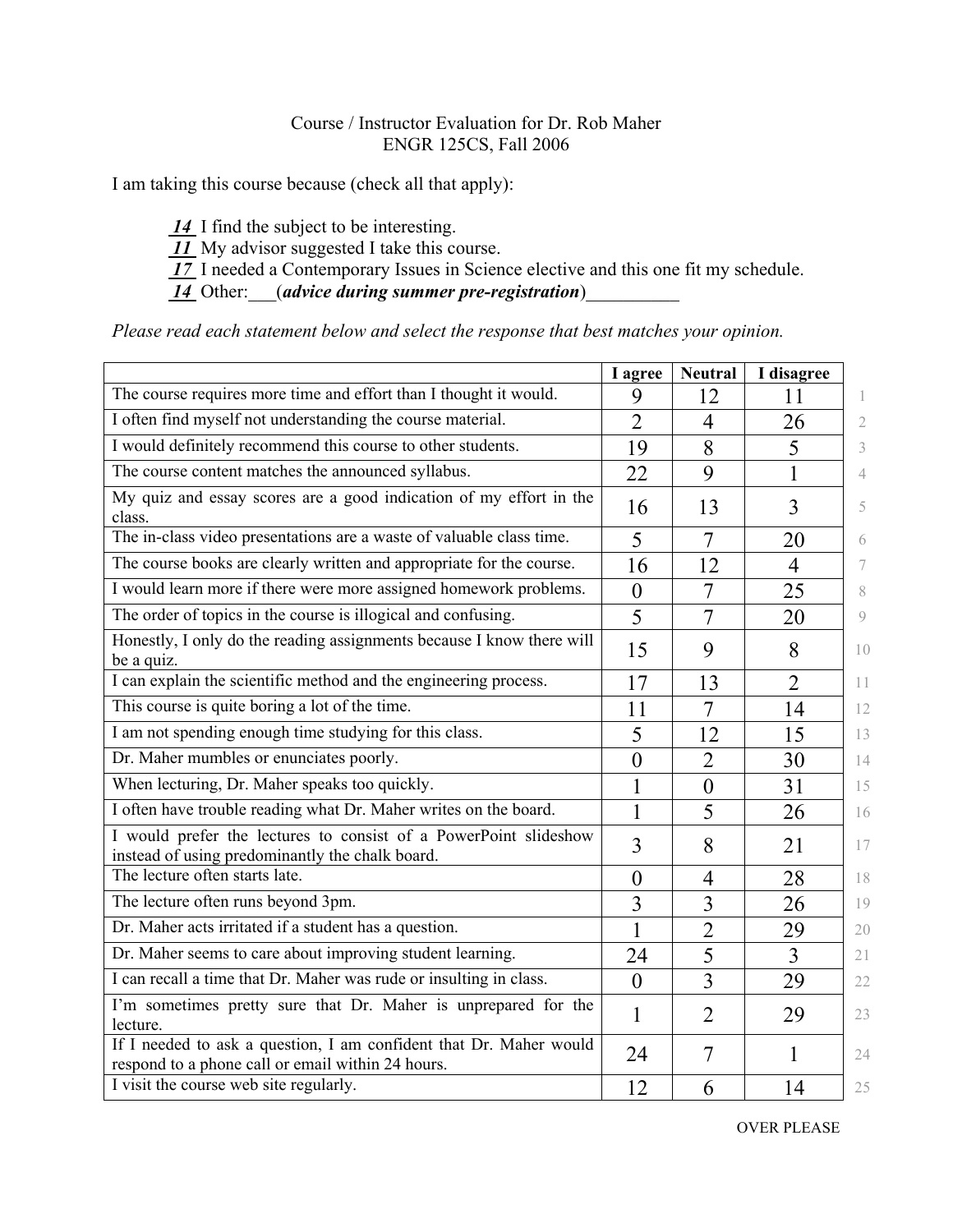Compared to other instructors at MSU, I rate Dr. Maher (choose one):

| 1 Worst instructor I've had so far | 1 Below average<br>1 Among the worst |
|------------------------------------|--------------------------------------|
| 7 Average                          | 14 Pretty good                       |
| 4 Among the best                   | 4 Top instructor I've had so far     |

Does Dr. Maher have any annoying mannerisms (e.g. frequently saying "ok?" or "you know?", or "right?", jingling pocket change, etc.)? Please describe.

*Spits sometimes. Uses "old school" slang. Pauses and waits too long for student response to obvious questions. Looks and acts like Lumberg from "Office Space."* 

Would you commend Dr. Maher's teaching in any particular areas? Please describe.

*Nothing in particular.* 

*He cares.* 

*Has an English teacher help with essay grading—knows his limits.* 

*I like how clear the subject matter is presented: no gray areas.* 

*Get off the space kick.* 

*Dr. Maher is very educated and experienced at the content he presents. He seems to have a much higher understanding, but always teaches it in a way that is not hard to comprehend. I am a business major and I don't seem to have any problem fitting in this class.* 

*I would commend his seemingly genuine concern with students learning from his lectures, assignments, and homework. He is also very available to reach out of class.* 

*Association to applicable concepts, i.e., good examples.* 

*I like how he explains things so that everybody can understand.* 

*He makes it very easy and interesting when he relates engineering problems and ideas to everyday life and reality.* 

*Makes assignments and class announcements very clear; answers all questions.* 

*Presentations, videos, lecture with images, class participation.* 

*He knows what he is talking about.* 

*His activities are usually very interesting, i.e., digital memory.* 

*His all around knowledge of engineering systems, and how he makes it easy to understand.* 

*The books used for the class are all really good and complement each other, even though they are all of different reading levels.* 

*Very good at explaining things.* 

*I really like the web site info.* 

*All around good.* 

*Very friendly, makes the environment more relaxed.* 

*Puts up with our \$%&\*…that's commendable* 

*He is professional looking with his briefcase* 

*Relates subject to everyday life.* 

*Keeping engineering topics interesting for non-engineers*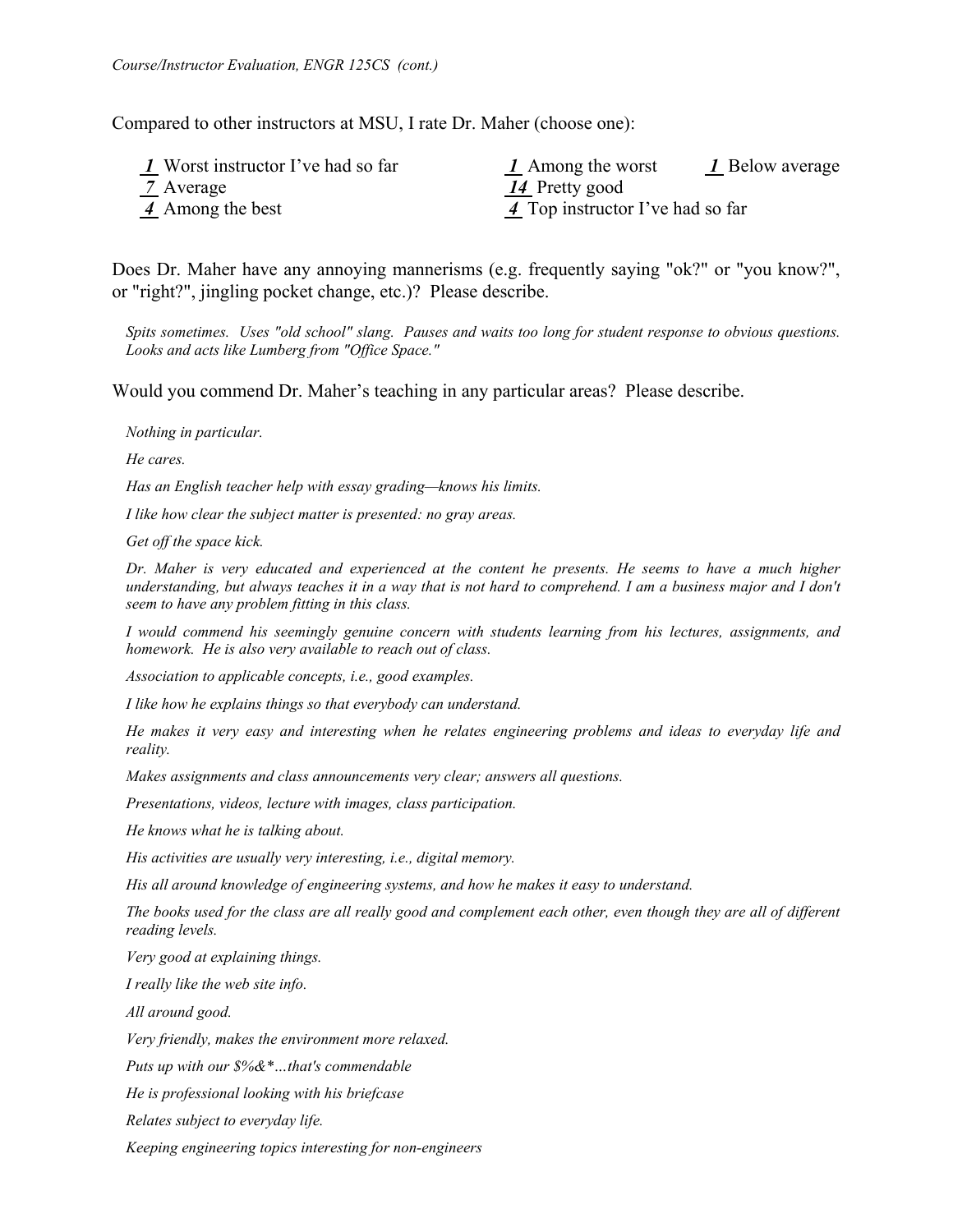In what areas should Dr. Maher seek to improve as an instructor? Please describe.

*Often too tolerant of class disturbances.* 

*Maybe a more difficult curriculum, more difficult class stuff. I did expect a slightly more difficult (thought provoking) assignments.* 

*None, just bring new material to class. Buildings are boring.* 

*Grading the essays with more leniency. Instruction is fine, but the severity of penalties on the essays is inappropriate.* 

*The grading on essays is far too strict. I get B's & A's in other classes and here I get D's.* 

*It was difficult to understand exactly what he wanted for the first essay. I'm not used to having the thesis being so direct.* 

*Respond faster to disruptive students, people talking in the back. It is difficult to focus with that kind of noise.* 

*Maybe with assigning and grading essays, the 3 point system is a little harsh, but they are easy enough to do. For not being an English class I am impressed with assignments, I do feel that they help me write.* 

*Social skills, interacting with students more. This is intro to Engr, so if you want students to continue on, it might help to build relationships with your students.* 

*Explain what technical writing is before assigning an essay, not after the essays have been graded and returned.* 

*Get a better paper grading system.* 

*I personally find the course somewhat boring, its hard to be motivated to go to class, really don't feel as though I've learned anything. I'm going into graphic design though, so I'm generally interested on why things look nice, etc., not what works best so that could be a factor…* 

*Connect with students more when discussing an idea and share insight more thoroughly.* 

*Better assignments and paper topics.* 

*Being more clear about the scores on essays, i.e., what a 2.2 equals percentage wise.* 

*I believe the grading rubric is a little strange and at times unfair or a little too hard.* 

*Quit thinking of yourself as an English teacher because you most definitely are not. You make suggestions to papers that make them grammatically worse.* 

*Clearly define what he wants students to write about and maybe change his grading scale for essays.* 

*Know what this class is trying to accomplish and then teach that. Change how essays are graded.* 

*I feel as though I am having to lower the level of my writing in some cases to receive a good score. I learned about topic sentences & using 3 separate body paragraphs in middle school, but have since been taught that it's ok, even good, to be less structured if you can.* 

*More interesting readings. I do not like the essay grading.* 

*A better method to distribute homework, more definite reading deadlines, i.e., "next week" may mean Mon, Wed, or Friday.*